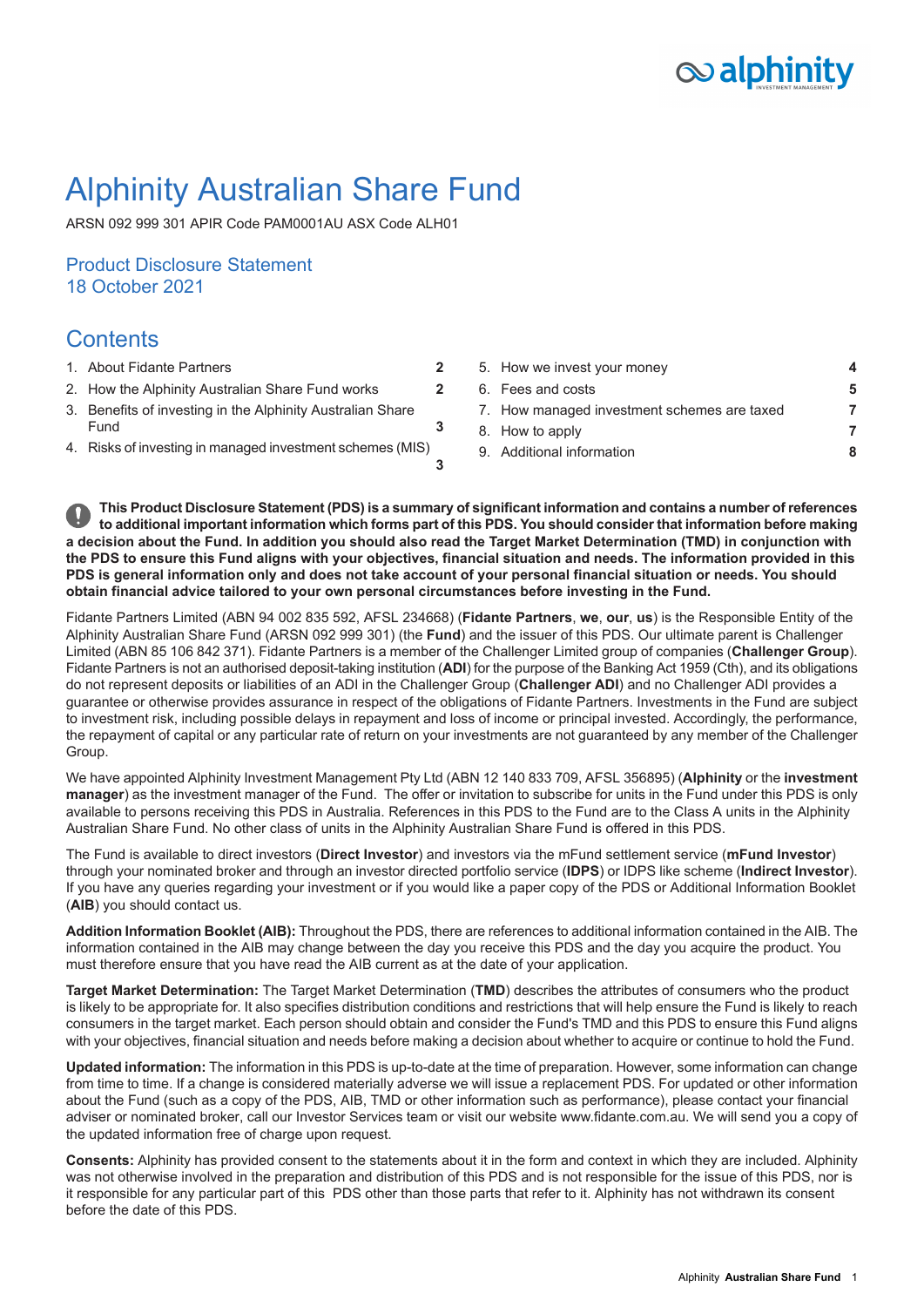# <span id="page-1-0"></span>1. About Fidante Partners

#### **Fidante Partners – the Responsible Entity**

Fidante Partners is the Responsible Entity of the Fund. As Responsible Entity, we issue units in the Fund and are legally responsible to the unitholders of the Fund for its operation.

Fidante Partners forms long term alliances with talented investment teams to support and grow specialist investment management businesses. Through these strategic partnerships, we're able to provide investors with some of the world's most compelling investment strategies. We have appointed Alphinity as the investment manager of the Fund. We provide back office, marketing, distribution, administration, and compliance support services to Alphinity, allowing Alphinity the freedom to focus on investing and managing the assets of the Fund.

A related entity of Fidante Partners has a partial equity stake in Alphinity. Neither we, nor any of our related entities, nor Alphinity guarantee the repayment of your capital or the performance of your investment or any particular taxation consequences of investing.

#### **Alphinity – the Investment Manager**

Alphinity is an equities investment manager established in 2010. It is majority owned by its four founding principals, who have worked together since the early 2000s.

<span id="page-1-1"></span>Alphinity aims to deliver consistent outperformance for its clients by investing in quality, undervalued companies which its research concludes are in, or about to enter, a period of earnings upgrades. Its process for identifying such companies includes a distinctive combination of fundamental analysis and quantitative inputs.

### 2. How the Alphinity Australian Share Fund works

The Fund is a registered managed investment scheme (also known as a managed fund) that is an unlisted Australian unit trust governed by the constitution together with the Corporations Act 2001 (Cth) (**Corporations Act**) and other laws. Managed funds pool individual investors' monies which are then used to purchase assets in line with the Fund's investment objective.

Investors in the Fund are issued units in the Fund which represent their beneficial interest in the assets of the Fund, but do not give an investor an interest in any particular asset of the Fund. Certain rights are attached to these units and these rights are exercisable by the person who owns the units (referred to as **Direct Investor**, **mFund Investor**, **unitholders** throughout this PDS). For specific information on investing, please refer to '8. How to apply' in this PDS. Investors accessing the Fund through an IDPS are referred to as Indirect Investors throughout this document. Indirect Investors do not become unitholders in the Fund, nor do they acquire the rights of a unitholder.

The number of units you can purchase will depend on the amount being invested and the investment unit price calculated for the day we receive your valid application form.

#### **Investing**

You can invest in the Fund as a Direct Investor, an mFund Investor, or an Indirect Investor.

For mFund Investors the minimum initial investment amount is \$10,000. For Direct Investors the minimum initial investment amount is \$10,000; or \$1,000 when a Regular Savings Plan is established. For additional investments, the minimum one-off additional investment amount is \$1,000 and the minimum Regular Savings Plan amount is \$100 per month. We can vary or waive the minimum investment amounts at any time.

For more information on how to make an investment, refer to '8. How to apply' in this PDS. All individual or joint investors in the Fund must be at least 18 years of age and all new investors must comply with our Customer Identification Program. Please refer to 'Customer Identification Program' in the Fund's AIB available on our website.

Indirect Investors should contact their IDPS operator for application information.

#### **Withdrawing**

Once invested in the Fund, you can generally withdraw your investment at any time by making a withdrawal (subject to certain requirements).

For Direct Investors and mFund Investors the minimum withdrawal amount is \$1,000. The number of units you can withdraw will depend on the amount being withdrawn and the withdrawal unit price calculated for the day we receive your withdrawal request. In some circumstances, such as when there is a freeze on withdrawals or withdrawals are spread, you may not be able to withdraw your funds within the usual period upon request. Refer to 'Withdrawal risk' in this PDS for more information.

Indirect Investors should contact their IDPS operator for withdrawal information.

#### **Unit prices**

Unit prices will vary as the market value of the Fund's assets rise and fall. Unit prices are determined in accordance with the Constitution and are usually calculated each New South Wales business day. We have a Unit Pricing Permitted Discretions Policy which sets out how we will exercise any discretion in relation to the unit pricing. You can request a copy of this policy free of charge by contacting us on 13 51 53.

#### **Processing**

If your valid investment or withdrawal request is received in our Sydney office before 3:00pm Sydney time on a NSW business day (referred to as the **transaction cut-off time**), it will usually be processed using the unit price determined as at the close of business on that day. If your valid investment or withdrawal request is received after the transaction cut-off time, or on a non-business day, it will usually be processed using the applicable unit price calculated as at the close of business on the next business day. We will provide notice if we are to change the transaction cut-off time.

If you are investing through the mFund Settlement Service transaction cut off times may vary. Please contact your nominated broker for further details.

#### **Frequency of distributions**

The Fund generally pays distributions quarterly; however, we do not guarantee any level of distributions and there may be periods in which reduced or no distributions are paid. Distributions will generally be paid directly to a nominated Australian financial institution or reinvested in additional units in the Fund as soon as practicable after the end of the Fund's distribution period.

#### **How distributions are calculated**

Distributions you receive will generally represent your share of the distributable income of the Fund and can be made up of both income and net realised capital gains. Where more than one class is on issue, the distributable income referable to each particular class will be the proportion of distributable income properly referable to that class of units. Your share of any distribution depends on how many units you held at the end of the distribution period as a proportion of the total number of units on issue in the Fund at that time.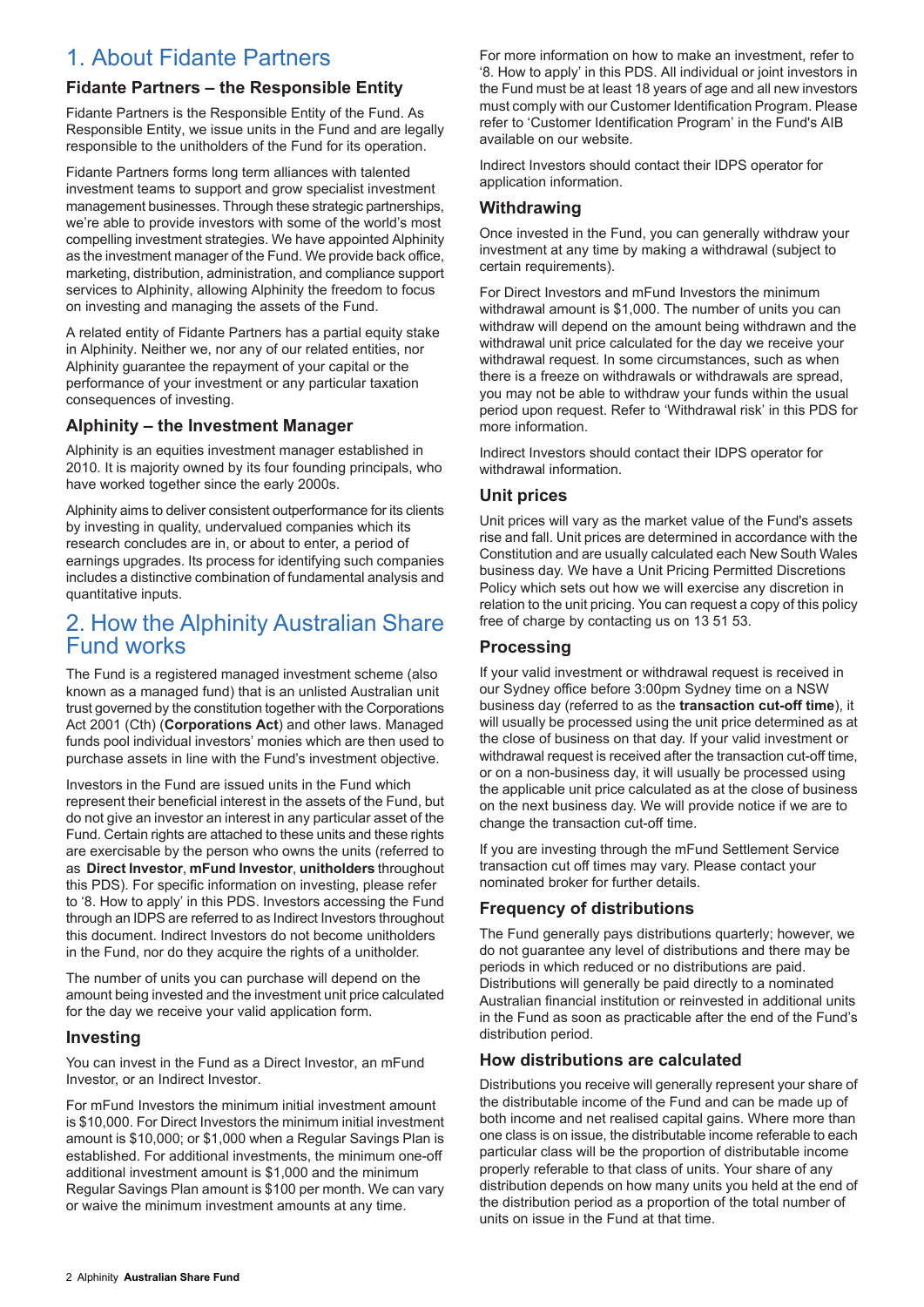In certain circumstances, some income and/or net realised capital gains may be held back until the final distribution of the distribution period (being a period of up to 12 months) at the end of June to allow for market volatility.

**You should read the important information about 'How the Fund is governed', 'Additional information about investing', 'Additional information about withdrawing', 'Additional information about transactions', 'How unit prices are calculated', and 'Additional information about distributions' in the AIB before making a decision. Go to www.fidante.com.au/AASF\_AIB.pdf. The material relating to 'How the Fund is governed', 'Additional information about investing', 'Additional information about withdrawing', 'Additional information about transactions', 'How unit prices are calculated', and 'Additional information about distributions' may change between the time when you read this PDS and when you acquire the product.**

### <span id="page-2-0"></span>3. Benefits of investing in the Alphinity Australian Share Fund

#### **Significant features and benefits**

- **Active management**: investments are actively managed to focus on generating capital growth.
- **Experienced investment team**: access to investment professionals who specialise in Australian equities.
- **Robust investment process:** application of Alphinity's comprehensive investment approach that has proven successful across different market cycles.
- **Returns**: aims to provide consistent risk-adjusted returns across different market cycles.
- **Capital growth**: potential for capital growth through the Fund's exposure to Australian investments.

Refer to '5. How we invest your money' in this PDS for more information on the Fund's investments.

### <span id="page-2-1"></span>4. Risks of investing in managed investment schemes (MIS)

All investments carry risk. Different strategies carry different levels of risk depending on the assets that make up the strategy. Generally, assets with the potential for the highest long-term returns may also carry the highest level of risk.

When investing in an MIS, it is important to note that the value of assets in the MIS and the level of returns will vary. No return is guaranteed. Future returns may differ from past returns and investors may lose some or all of their money invested. Additionally, laws (including tax laws) that affect MIS may change in the future, which may have an adverse effect on the returns of MIS,

The level of acceptable risk will vary across investors and will depend upon a range of factors such as age, investment timeframe, where other parts of the investor's wealth is invested and the investor's level of risk tolerance.

The significant risks of investing in the Fund include:

- $\bullet$ **Derivative risk:** Risks associated with using derivatives may include, but are not limited to, the value of a derivative failing to move in line with that of the underlying asset and its potential illiquidity. Derivatives may also be subject to collateral risk and counterparty risk (refer to AIB).
- **Equity security risk:** The value of an equity security is affected by internal (e.g. changes in management) and external (e.g. market sentiment) factors that may impact the performance of the actual company over short or extended period of time.
- **Fund risk:** The risk that changes to the Fund such as termination, changes to fees, or changes in government policies (including investment sanctions) can have an impact on the Fund and/or its investors.
- **Liquidity risk:** The risk that the securities in which the Fund is invested, or the Fund itself, may become illiquid. This may also impact an investor's ability to withdraw from the Fund (refer to 'Withdrawal risk' in the AIB).
- **Market risk:** The possibility for an investor to experience losses due to factors that affect the overall performance of the financial markets outside the control of the Fund.

**You should read the important information about 'Additional information about significant risks' in the AIB before making a decision about the Fund. Go to www.fidante.com.au/AASF\_AIB.pdf. The materialrelating to 'Additional information about significant risks' may change between the time when you read this PDS and when you acquire units in the Fund.**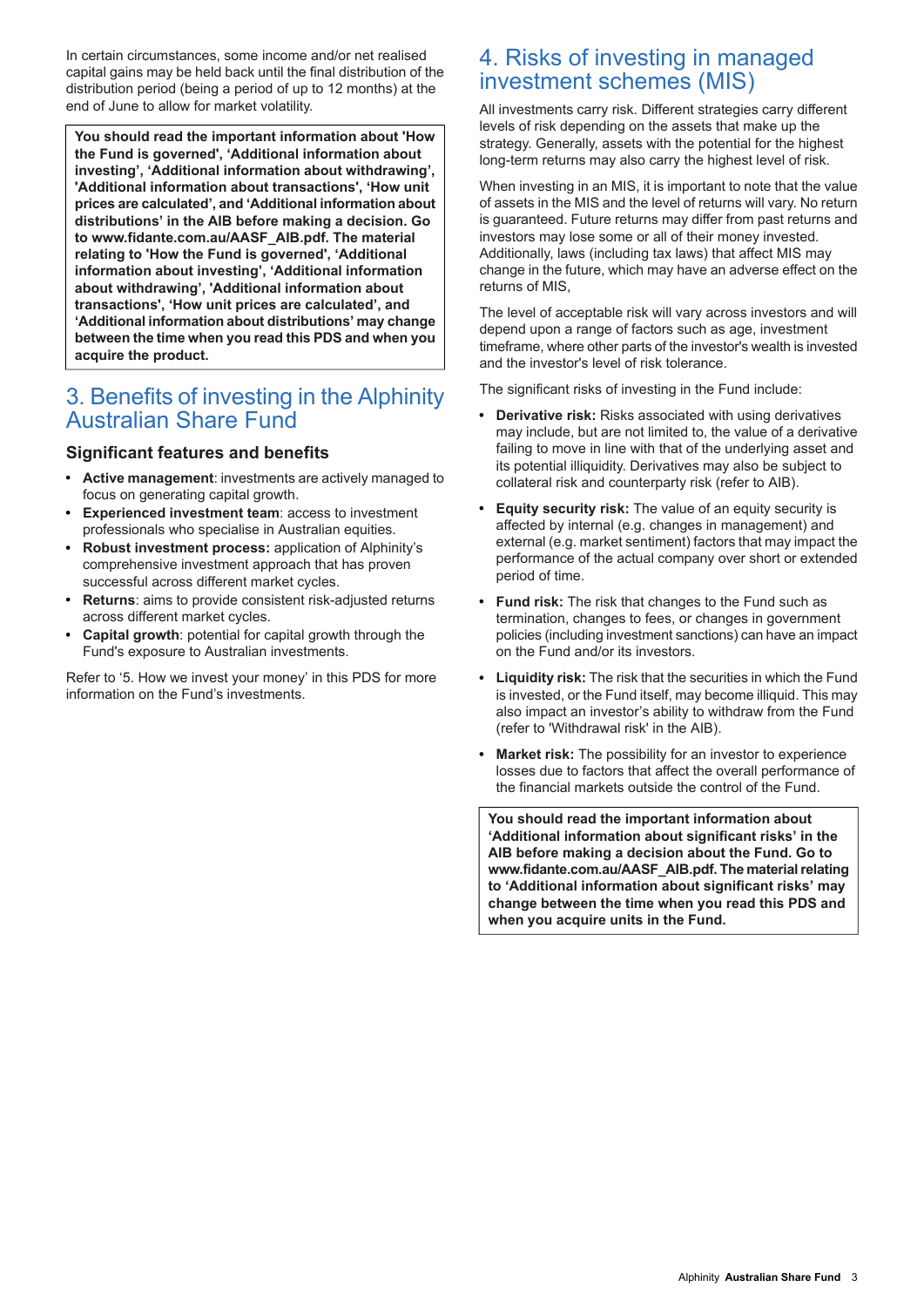# <span id="page-3-0"></span>5. How we invest your money

When choosing what to invest in, you should consider the likely investment return of the Fund, the risks associated **with investing in the Fund, and your own personal objectives, risk preference and investment time frame.**

| Investment return<br>objective                           | The Fund aims to outperform its benchmark after costs and over rolling five-year periods.                                                                                                                                                                                                                                                                                                                                                                                                                                                                    |  |  |  |  |
|----------------------------------------------------------|--------------------------------------------------------------------------------------------------------------------------------------------------------------------------------------------------------------------------------------------------------------------------------------------------------------------------------------------------------------------------------------------------------------------------------------------------------------------------------------------------------------------------------------------------------------|--|--|--|--|
| Minimum suggested<br>investment timeframe                | At least five years                                                                                                                                                                                                                                                                                                                                                                                                                                                                                                                                          |  |  |  |  |
| <b>Benchmark</b>                                         | S&P/ASX 300 Accumulation Index                                                                                                                                                                                                                                                                                                                                                                                                                                                                                                                               |  |  |  |  |
| <b>Risk level</b>                                        | Lower risk<br><b>Higher risk</b><br>Typically, higher rewards<br>Typically, lower rewards                                                                                                                                                                                                                                                                                                                                                                                                                                                                    |  |  |  |  |
|                                                          | 5<br>$\overline{2}$<br>3<br>6                                                                                                                                                                                                                                                                                                                                                                                                                                                                                                                                |  |  |  |  |
|                                                          | Refer to 'Additional information about the Fund's investments' in the AIB for further information about<br>the Fund's risk.                                                                                                                                                                                                                                                                                                                                                                                                                                  |  |  |  |  |
| <b>Description of the</b><br><b>Fund</b>                 | The Fund is managed by Alphinity. It seeks to build a portfolio of Australian stocks listed on the ASX<br>that is well diversified across different industries and sectors and aims to meet the Fund's investment<br>objectives in a risk-controlled manner.                                                                                                                                                                                                                                                                                                 |  |  |  |  |
|                                                          | The Fund is intended to be suitable for investors who are happy to invest for at least five years, are<br>seeking high levels of return and are comfortable with high volatility, including the possibility of periods<br>of negative returns. To help you understand the following information relating to the Fund's investments,<br>definitions of the important investment terms are provided in the Additional Information booklet available<br>on our website.                                                                                         |  |  |  |  |
|                                                          | <b>Investment approach</b>                                                                                                                                                                                                                                                                                                                                                                                                                                                                                                                                   |  |  |  |  |
|                                                          | Alphinity is an active, core Australian equities manager that believes a company's earnings ultimately<br>will drive its share price over time. Alphinity believe the market is typically inefficient at accurately<br>pricing future consequences of new information that will affect company earnings, therefore clearly<br>identifiable characteristics exist for companies whose earnings ability is likely to be under (or over)<br>estimated by the market, allowing an investor to exploit this inefficiency to create outperformance.                |  |  |  |  |
|                                                          | Alphinity's investment approach is based on a combination of strong fundamental bottom-up research<br>and targeted quantitative inputs aimed specifically at identifying mispriced companies likely to deliver<br>earnings in excess of those expected by the market. The combined output of this fundamental and<br>quantitative research is brought together in Alphinity's proprietary Composite Research Model (CRM).                                                                                                                                    |  |  |  |  |
|                                                          | The CRM is used throughout the investment process and enables the investment team to objectively<br>compare companies across as well as within sectors, in addition to identifying research priorities,<br>providing both 'buy' and 'sell' signals and helping to construct portfolios that aim to offer a high level<br>of return for a given level of risk.<br>Investment universe and portfolio construction                                                                                                                                              |  |  |  |  |
|                                                          |                                                                                                                                                                                                                                                                                                                                                                                                                                                                                                                                                              |  |  |  |  |
|                                                          | The investment universe is comprised of Australian stocks listed on the ASX. The final portfolio will<br>be made up of between 35 and 55 stocks that will be selected based on their CRM score and the<br>fundamental analysis by the investment team. Portfolio construction guidelines limit the Fund's exposure<br>to any one company or sector.                                                                                                                                                                                                          |  |  |  |  |
|                                                          | The Fund can also invest in listed equity securities, chess depository interests or hybrid equity securities<br>such as convertible notes, redeemable preference shares, partly paid shares and unlisted securities<br>provided these are expected to list within 6 months of purchase. It can also enter into underwriting<br>agreements relating to shares able to be held by the Fund provided there are sufficient liquid assets<br>in the Fund to cover such obligations. Alphinity does not intend to gear the Fund through the use of<br>derivatives. |  |  |  |  |
|                                                          | The Fund aims to be fully invested.                                                                                                                                                                                                                                                                                                                                                                                                                                                                                                                          |  |  |  |  |
| <b>Strategic asset</b><br>allocation ranges <sup>1</sup> | Asset class Min (%)<br>Max $(\%)$                                                                                                                                                                                                                                                                                                                                                                                                                                                                                                                            |  |  |  |  |
|                                                          | <b>Securities</b><br>100<br>90                                                                                                                                                                                                                                                                                                                                                                                                                                                                                                                               |  |  |  |  |
|                                                          | Cash<br>0<br>10                                                                                                                                                                                                                                                                                                                                                                                                                                                                                                                                              |  |  |  |  |
|                                                          | These are asset allocation ranges for the Fund. If market movements, investments into or withdrawals from the Fund, or changes<br>in the nature of an investment, cause the Fund to move outside these ranges, or a limit set out in this PDS, this will be addressed                                                                                                                                                                                                                                                                                        |  |  |  |  |

by us or Alphinity as soon as reasonably practicable.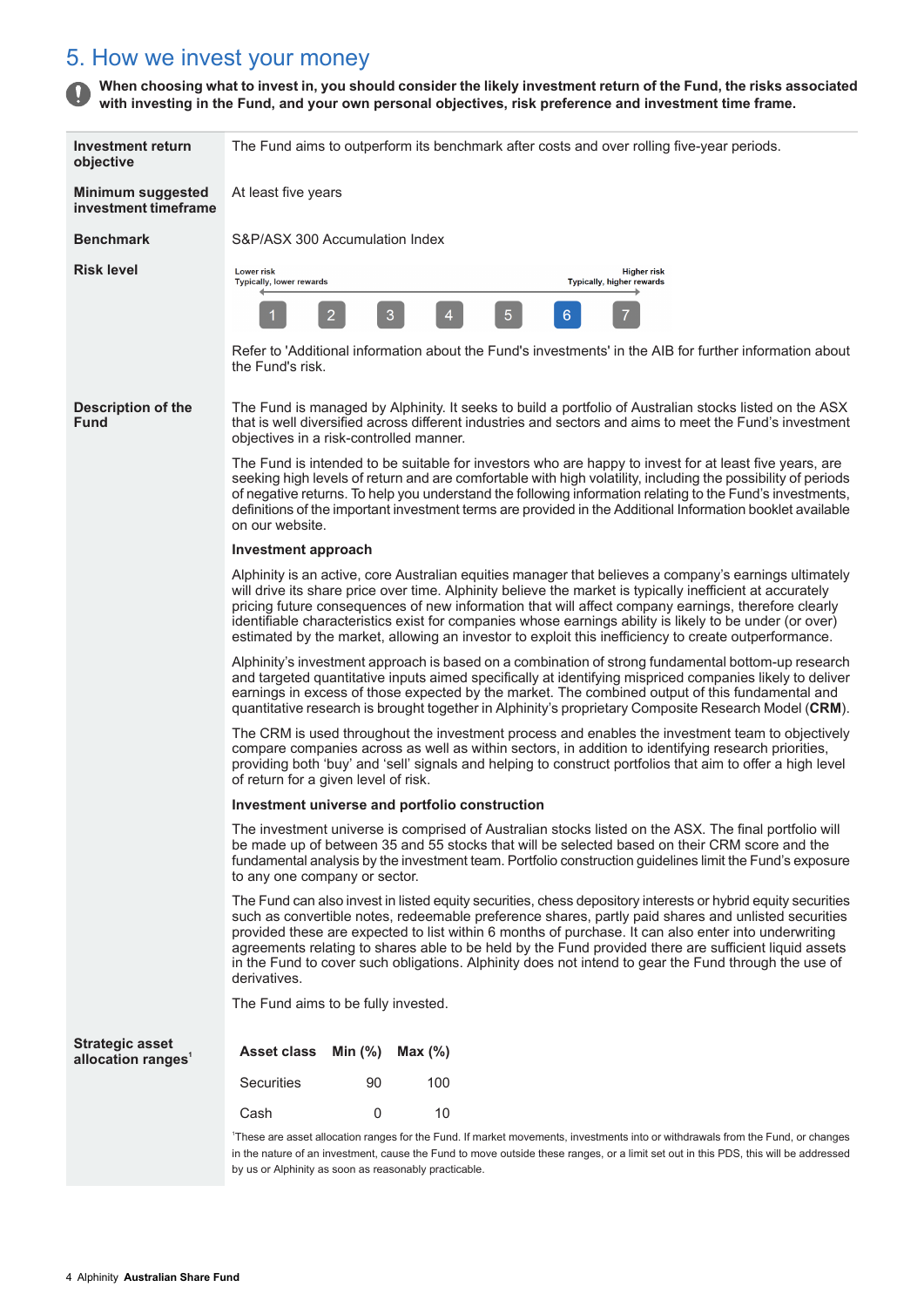**Labour standards or environmental, social or ethical (ESG) considerations**

While Alphinity takes into account labour standards and environmental, social and ethical considerations when selecting, retaining or realising underlying investments, it does not adhere to any particular set of standards. Alphinity will consider general factors such as, but not limited to, labour relations, potential environment impacts and whether a company has a clearly defined code of conduct and ethics policies. Alphinity's considerations of these factors is detailed further in the AIB.

**Changes to investment policy**

The Constitution permits a wide range of investments and gives us, as Responsible Entity, broad investment powers. We may change the investment manager and/or vary the investment objectives, strategies, benchmarks, asset allocation ranges and processes of the Fund. We will give unitholders written notice of any material variation which we believe they would not have reasonably expected.

**You should read the important information about 'Additional information about the Fund's investments' in the AIB before making a decision. Go to www.fidante.com.au/AASF\_AIB.pdf. The material relating to 'Additional information** about the Fund's investments' may change between the time when you read this PDS and when you acquire the **product.**

# <span id="page-4-0"></span>6. Fees and costs

#### **DID YOU KNOW?**

Small differences in both investment performance and fees and costs can have a substantial impact on your long term returns. For example, total annual fees and costs of 2% of your account balance rather than 1% could reduce your final return by up to 20% over a 30 year period (for example, reduce it from \$100,000 to \$80,000). You should consider whether features such as superior investment performance or the provision of better member services justify higher fees and **costs. You may be able to negotiate to pay lower fees. Ask the fund or your financial adviser.**

#### **TO FIND OUT MORE**

If you would like to find out more, or see the impact of the fees based on your own circumstances, the **Australian Securities and Investments Commission** (**ASIC**) Moneysmart website ([www.moneysmart.gov.au\)](http://www.moneysmart.gov.au) has a managed funds fee calculator to help you check out different fee options.

#### **Fees and other costs**

This section shows fees and other costs that you may be charged. The information in this summary can be used to compare costs between different simple managed investment schemes. These fees and costs may be paid directly from your account or deducted from the returns on your investment. Taxes are set out in another part of this document. You should read all the information about fees and costs because it is important to understand their impact on your investment.

#### **Fees and costs summary**

| Alphinity Australian Share Fund                                                                             |                                                                                                                                                            |                                                                                                                                                                                                                                                                      |                                                                                                                                                                   |  |
|-------------------------------------------------------------------------------------------------------------|------------------------------------------------------------------------------------------------------------------------------------------------------------|----------------------------------------------------------------------------------------------------------------------------------------------------------------------------------------------------------------------------------------------------------------------|-------------------------------------------------------------------------------------------------------------------------------------------------------------------|--|
| Type of fee or cost                                                                                         | Amount <sup>6</sup>                                                                                                                                        | How and when paid                                                                                                                                                                                                                                                    |                                                                                                                                                                   |  |
| <b>Ongoing annual fees and costs</b>                                                                        |                                                                                                                                                            |                                                                                                                                                                                                                                                                      |                                                                                                                                                                   |  |
| Management fees and<br>$costs^{1,2,3,4}$                                                                    | The management fees and<br>costs of the Fund<br>are 0.90% p.a. of the net<br>asset value of the Fund                                                       | The amount quoted is made up of the following three components:                                                                                                                                                                                                      |                                                                                                                                                                   |  |
| The fees and costs for<br>managing your investment                                                          |                                                                                                                                                            |                                                                                                                                                                                                                                                                      | Management fees, which are calculated and accrued daily and paid<br>monthly in arrears from the Fund's assets on or around the last<br>business day of the month. |  |
|                                                                                                             |                                                                                                                                                            | Indirect costs (if any), which are deducted from the Fund's assets,<br>accrued daily in the net asset value, and then paid as and when due.                                                                                                                          |                                                                                                                                                                   |  |
|                                                                                                             |                                                                                                                                                            | Recoverable expenses which may be abnormal operating expenses<br>(if any) that, if changed, will be deducted from the Fund's assets, and<br>paid as incurred; and/or normal operating expenses and investment<br>expenses, which are paid out of the management fee. |                                                                                                                                                                   |  |
| Performance fees                                                                                            | Not applicable                                                                                                                                             | Not applicable                                                                                                                                                                                                                                                       |                                                                                                                                                                   |  |
| Amounts deducted from<br>your investment in relation<br>to the performance of the<br>product                |                                                                                                                                                            |                                                                                                                                                                                                                                                                      |                                                                                                                                                                   |  |
| Transaction Costs <sup>5</sup><br>The costs incurred by the<br>scheme when buying or<br>selling assets      | The net transaction<br>costs incurred by the Fund for<br>the last financial year were<br>approximately 0.00% p.a. of<br>the net asset value of the<br>Fund | Transaction costs are deducted from the assets of the Fund as and<br>when they are incurred (where not otherwise recovered through the<br>buy/sell spread).                                                                                                          |                                                                                                                                                                   |  |
| Member activity related fees and costs (fees for services or when your money moves in or out of the scheme) |                                                                                                                                                            |                                                                                                                                                                                                                                                                      |                                                                                                                                                                   |  |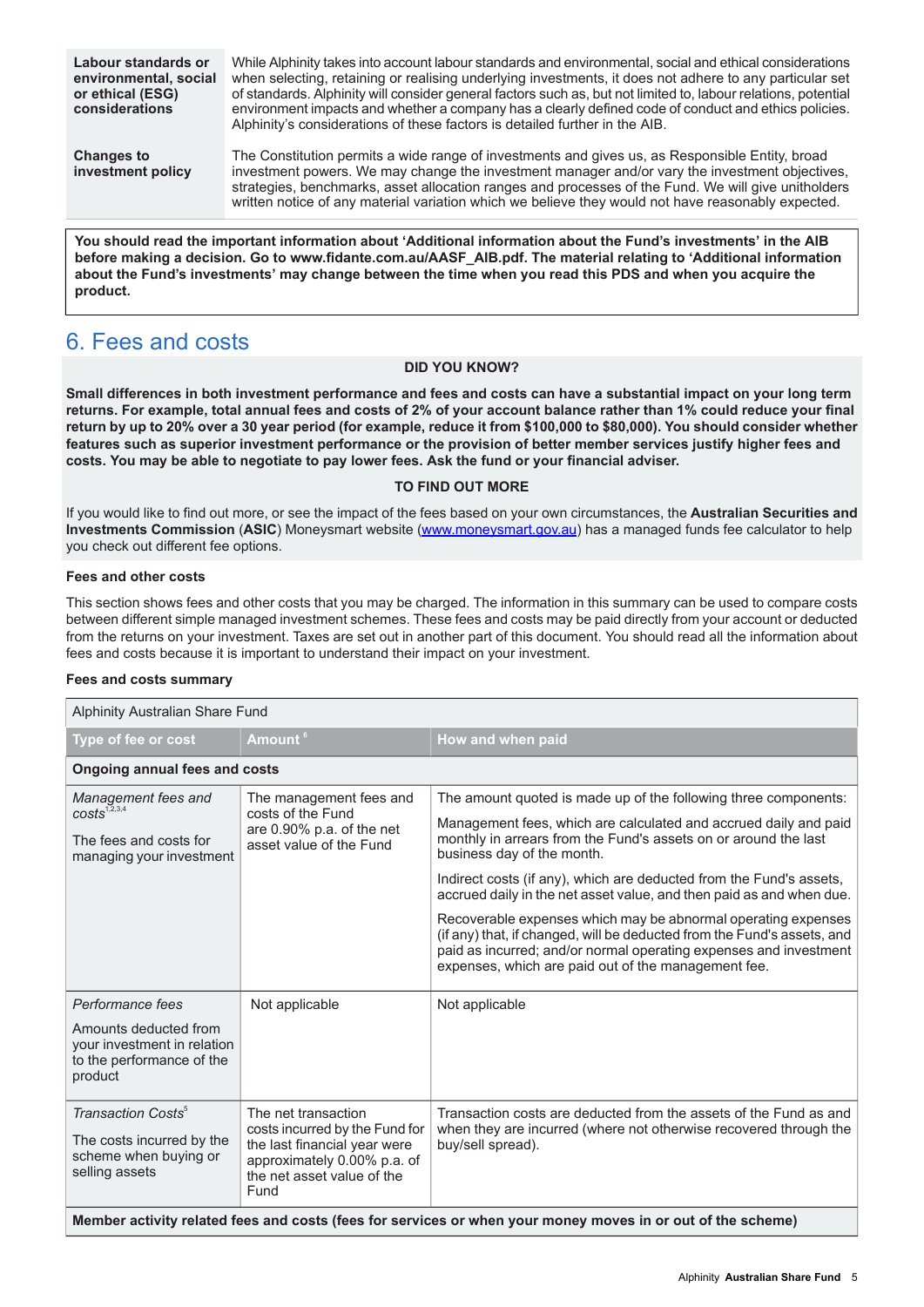| Establishment fee                                                                                             | Not applicable                                             | Not applicable                                                                                                                                       |
|---------------------------------------------------------------------------------------------------------------|------------------------------------------------------------|------------------------------------------------------------------------------------------------------------------------------------------------------|
| The fee to open your<br>investment                                                                            |                                                            |                                                                                                                                                      |
| Contribution fee                                                                                              | Nil                                                        | Not applicable                                                                                                                                       |
| The fee on each amount<br>contributed to your<br>investment                                                   |                                                            |                                                                                                                                                      |
| Buy-sell spread                                                                                               | +0.20%/-0.20% of the<br>investment or withdrawal<br>amount | Charged at time of transaction and paid into the Fund when you<br>invest in or withdraw from the Fund. The spread is reflected in the<br>unit price. |
| An amount deducted from<br>your investment<br>representing costs incurred<br>in transactions by the<br>scheme |                                                            |                                                                                                                                                      |
| Withdrawal fee                                                                                                | Not applicable                                             | Not applicable                                                                                                                                       |
| The fee on each amount<br>you take out of your<br>investment                                                  |                                                            |                                                                                                                                                      |
| Exit fee                                                                                                      | Not applicable                                             | Not applicable                                                                                                                                       |
| The fee to close your<br>investment                                                                           |                                                            |                                                                                                                                                      |
| Switching fee                                                                                                 | Nil                                                        | Not applicable                                                                                                                                       |
| The fee for changing your<br>investment options                                                               |                                                            |                                                                                                                                                      |

1. Unless otherwise stated, all fees and costs are quoted gross of income tax and any Goods and Services Tax (**GST**) and reduced by any input tax credits (**ITC**s) or reduced input tax credits (**RITC**s) as applicable. Where available, the prescribed RITC rate is currently 55% or 75%, depending on the nature of the fee or cost incurred. Due to the impact of GST, ITC and RITC calculations, actual fees may vary slightly from those stated and may be rounded to two decimal places.

- 2. For certain wholesale clients (as defined in the Corporations Act) we may, at our discretion, negotiate, rebate or waive all or part of our fees. Please refer to 'Can fees be different for different investors?' under the heading 'Additional explanation of fees and costs' in the AIB for more information.
- 3. All estimates of fees and costs in this section are based on information available as at the date of this PDS and reflect the Responsible Entity's reasonable estimates of the typical fees for the current financial year. The costs component of management fees and costs reflect the actual amount incurred for last financial year and the Responsible Entity's reasonable estimates where information was not available as at the date of this PDS (adjusted to reflect a 12-month period). All figures have been rounded to two decimal places. Please refer to Management fees and costs' under the heading 'Additional explanation of fees and costs' in the AIB for more information on management fees and costs.
- 4. Please refer to 'Other payments' under the heading 'Additional explanation of fees and costs' in the AIB for more information on costs that may be payable.
- 5. Transaction costs are the costs associated with the buying and selling of the Fund's assets. These costs include brokerage, settlement costs, clearing costs, stamp duty and other government taxes or charges and include the transactional and operational costs incurred by the underlying assets. Transaction costs are recovered from the assets of the Fund as and when they are incurred. The amount quoted reflects the transaction costs not recovered by the buy/sell spread for the last financial year (adjusted to reflect a 12-month period), including our reasonable estimates where information about actual costs was unavailable at the date of this PDS.
- 6. 'Nil' means there is an entitlement under the constitution but we have elected not to charge it. 'Not applicable' means there is no entitlement for us to charge this fee.

#### **Example of annual fees and costs for the Fund**

This table gives an example of how the ongoing annual fees and costs in the Fund can affect your investment over a 1-year period. You should use this table to compare this product with products offered by other managed investment schemes.

|                                                  | <b>BALANCE OF \$50,000 WITH A CONTRIBUTION OF \$5,000 DURING YEAR</b>                                                                                                           |
|--------------------------------------------------|---------------------------------------------------------------------------------------------------------------------------------------------------------------------------------|
| Nil                                              | For every additional \$5,000 you put in, you will be charged \$0                                                                                                                |
| 0.90% p.a. of the net asset<br>value of the Fund | And, for every \$50,000 you have in the Fund, you will be charged or<br>have deducted from your investment \$450 each year.                                                     |
| Nil                                              | And, you will be charged or have deducted from your investment \$0<br>in performance fees each year.                                                                            |
| 0.00% p.a. of the net asset<br>value of the Fund | And, you will be charged or have deducted from your investment \$0<br>in transaction costs.                                                                                     |
|                                                  | If you had an investment of \$50,000 at the beginning of the year and<br>you put in an additional \$5,000 during that year, you would be charged<br>fees of and costs of: \$450 |
|                                                  |                                                                                                                                                                                 |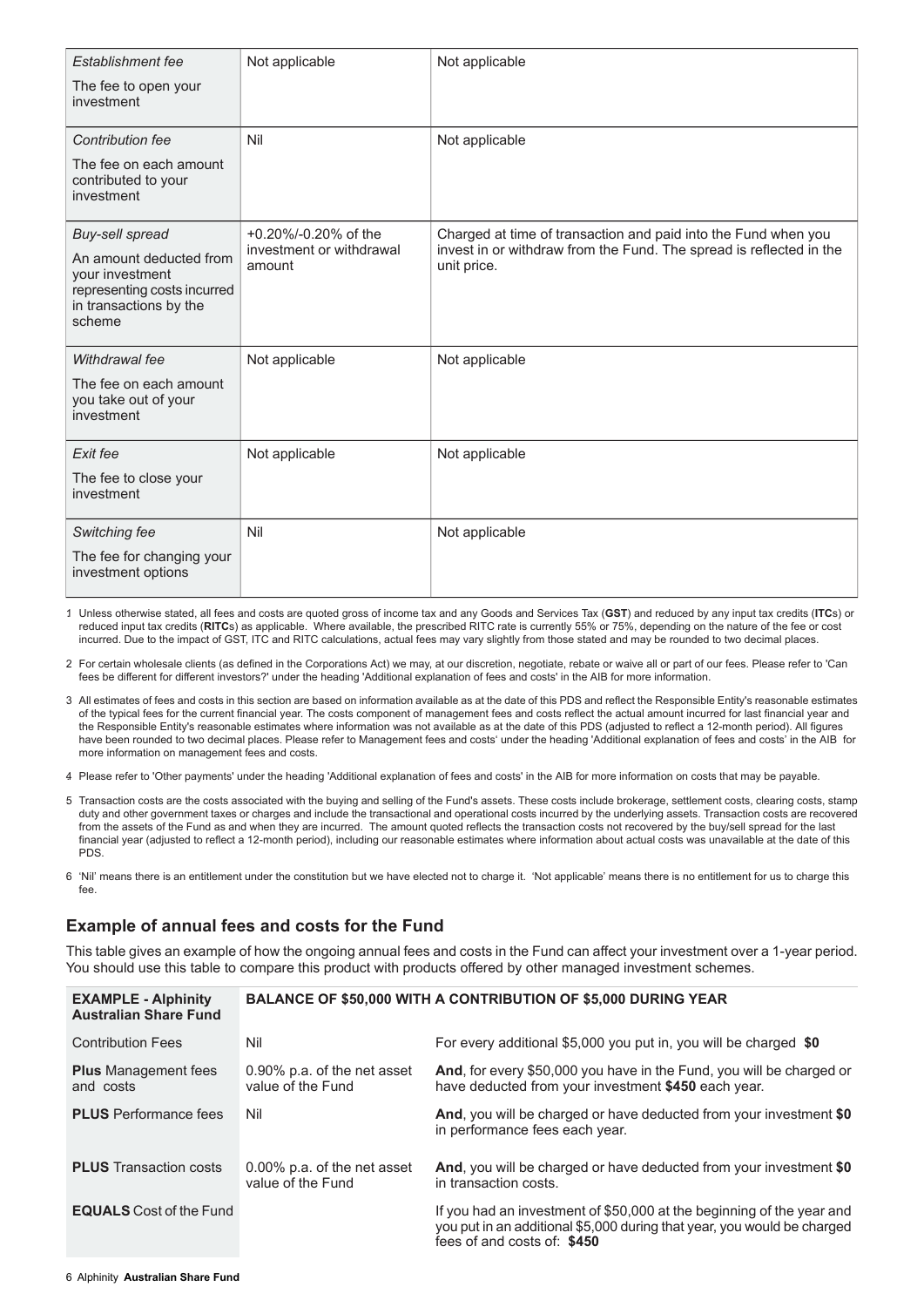This example assumes that the \$5,000 contribution is made at the end of the year and the value of the investment is otherwise consistent, therefore the management fees and costs associated above are calculated using the \$50,000 balance only. Please note that this is just an example. In practice, actual investment balances will vary daily and the actual fees and expenses we charge are based on the value of the Fund, which also fluctuates daily. Additional fees may apply. Please note that this example does not capture all the fees and costs that may apply to you such as the buy/sell spread. For a detailed explanation about all of the fees and costs that apply see the fees and costs summary above.

### **Calculator**

There is a calculator provided by ASIC on its Moneysmart website (www.moneysmart.gov.au) that you can use to calculate the effect of fees and costs on your balance.

#### **Additional explanation of fees and costs**

Please refer to the 'Fees and other costs' section in the AIB for further explanations of the fees and costs of the Fund.

**Additional fees may be paid to a financial adviser if one is consulted or broker if accessing the Fund through mFund. You should refer to the financial adviser's statement of advice or broker's Financial Services Guide which provides details of the fees payable.**

#### **Can the fees change?**

All fees can change. Reasons for this might include changing economic conditions and changes in regulation. We will give unitholders 30 days' written notice of any proposed increase in fees. We cannot charge more than the Constitution allows. If we wish to raise fees above the amount allowed for in the Constitution, we would first need to obtain the approval of unitholders. We also reserve the right to waive or reduce any of the fees and costs described in this PDS without prior notice.

<span id="page-6-0"></span>**You should read the important information about 'Fees and costs' in the AIB before making a decision about this product. Go to www.fidante.com.au/AASF\_AIB.pdf. The material relating to 'Fees and costs' may change between the time when you read this PDS and when you acquire the product.**

### 7. How managed investment schemes are taxed

#### **Investing in a registered managed investment scheme is likely to have tax and/or social security consequences and you are strongly advised to seek professional tax advice.**

The Responsible Entity has elected for the Fund to be an Attribution Managed Investment Trust (**AMIT**). It is intended that all determined trust components (i.e. assessable income, exempt income and non-assessable non-exempt income) will be attributed to members each year so that the Fund itself is not subject to tax. As an investor you will be assessed for tax on your attributed share of the Fund's taxable income, including any net capital gains. The Fund does not pay tax on behalf of Australian investors. Fidante Partners is not a registered tax (financial) adviser and is not licensed or authorised to provide tax advice. We strongly advise that you obtain your own professional advice regarding your position, as tax and social security laws are complex and subject to change, and investors' individual circumstances vary.

**You should read the important information about 'Taxation considerations' in the AIB before making a decision. Go to www.fidante.com.au/AASF\_AIB.pdf. The material relating to 'Taxation considerations' may change between the time when you read this PDS and when you acquire the product.**

# <span id="page-6-1"></span>8. How to apply

You can invest in the Fund as a Direct Investor, an mFund Investor, or an Indirect Investor.

#### **Direct Investors**

The following applies to Direct Investors investing through Fidante Partners. To make your initial investment:

- read this PDS, the AIB and the Fund's TMD on our website;
- complete and sign the relevant application form available on our website, and include all required customer identity verification documents; and
- post all documentation to:

Fidante Partners Reply Paid 86049 Sydney NSW 2001 (No stamp required).

#### **mFund Investors**

To make your initial investment through the mFund:

- read this PDS, the AIB and the Fund's TMD available on both our website and at www.mFund.com.au;
- place a 'buy order' for units in the Fund through your nominated broker with whom you have a broker sponsorship agreement; you will have to advise your broker that you agree to use mFund and have read the PDS; and
- your broker will process your order using the mFund. Your payment will come out of your relevant broking account.

#### **Indirect Investors**

If you are an Indirect Investor, you must complete the documentation which your IDPS operator requires.

#### **All investors**

Under the Constitution we can accept or reject applications for investment units into the Fund at any time and are not required to give any reason or grounds for such a refusal. To address money laundering and terrorism risks, verification of each investor's identity is a prerequisite for all new investors. If we do not receive all valid documents with your relevant application form we may not be able to commence your investment or may not process any future withdrawal requests until we receive the required documents.

#### **Cooling-off rights**

If you are a retail investor as defined in the Corporations Act you may have a cooling-off right whereby you can change your mind about your investment in the Fund and ask for your money to be repaid. This cooling-off right must be exercised within 14 days from the earlier of:

- when you receive confirmation of your investment; and
- the end of the fifth business day after the day on which your units were issued or sold to you.

No cooling-off period applies to an investment placed through an IDPS operator. You should seek advice from your financial adviser or IDPS operator about the cooling-off rights (if any) that might apply to your investment in your IDPS.